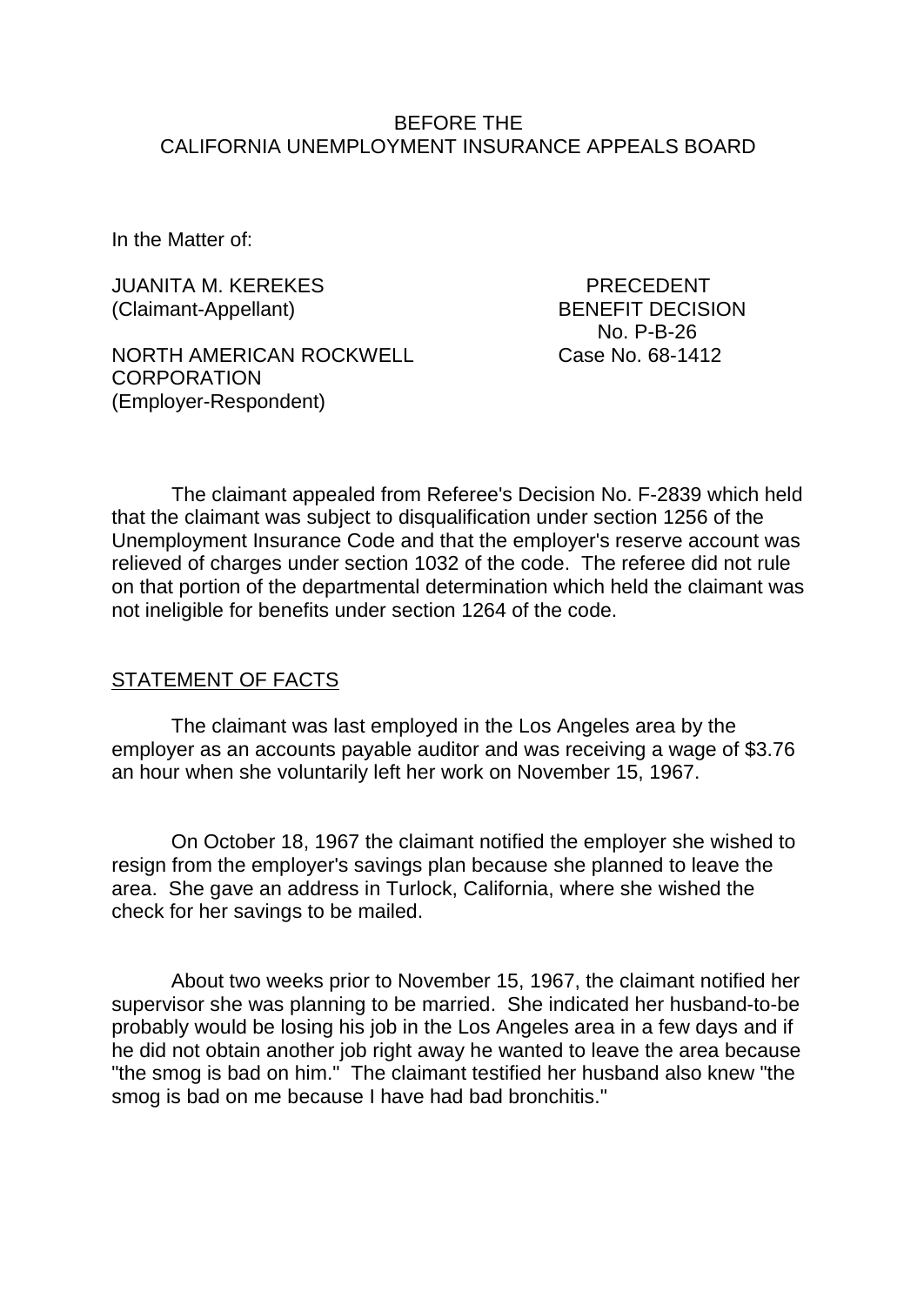P-B-26

The claimant was married on November 11, 1967. On November 13, 1967 her supervisor asked the claimant if she had made her decision. The claimant advised that her husband was going to be laid off and that he had no prospects of other work so that she probably would be leaving on the 15th. The claimant's husband was laid off on the 14th. The claimant resigned from her employment effective the 15th.

The claimant has two minor children by a prior marriage. In anticipation of her marriage and leaving the area, the claimant had paid only one-half of one month's rent on her apartment for November. Also, she forwarded money to her father in Turlock to pay for one month's rent on a duplex in Turlock. The family moved to Turlock on November 17, 1967.

According to the claimant, she and her husband selected Turlock as a place of residence because they believed the weather would be more favorable to them from a health standpoint. There is no evidence that either the claimant or her husband had been receiving medical treatment or that they were advised to leave the Los Angeles area because of their health. Neither the claimant nor her husband had any prospects of employment when they moved to Turlock, and they remained unemployed up to the date of the hearing before the referee on February 1, 1968.

In addition to paying the first month's rent on the duplex in Turlock, the claimant on November 16, 1967 withdrew the balance of her account in a bank in the amount of \$287.62. She also cashed savings bonds and opened an account in a Turlock bank in the amount of \$591.68. The claimant testified that this money was her sole property, that her husband had only about \$60 in cash at the time of moving, had no securities, and was heavily in debt.

On November 20, 1967 the claimant registered for work and filed a claim for unemployment insurance benefits in the Turlock office of the Department of Employment. The department determined the claimant had left her work with good cause and that, since she was the major support of the family, the provisions of section 1264 of the code did not apply. The employer appealed to a referee who held the claimant left her work without good cause.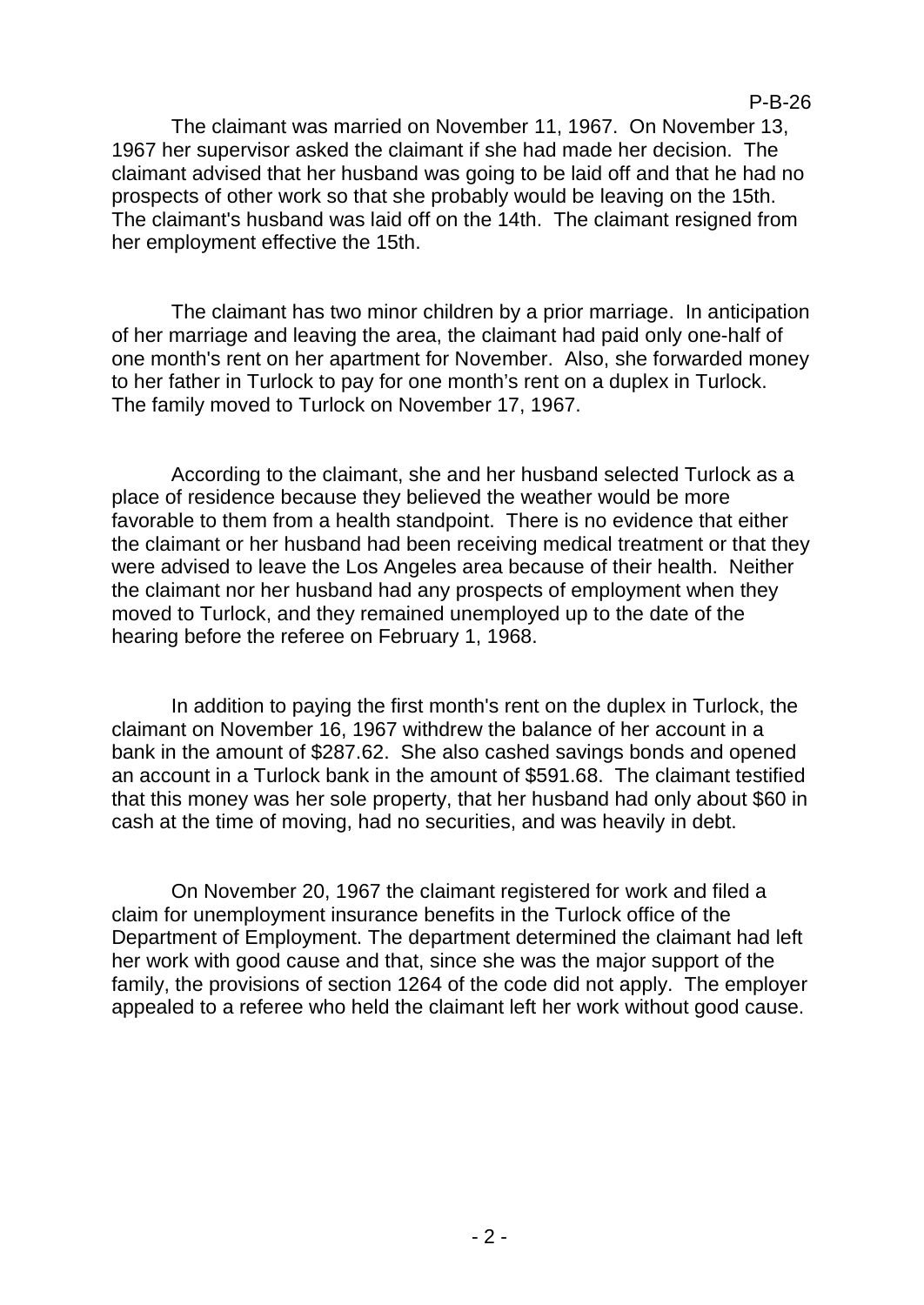# REASONS FOR DECISION

Section 1256 of the Unemployment Insurance Code provides for the disqualification of a claimant, and sections 1030 and 1032 of the code provide

that an employer's reserve account may be relieved of benefit charges if it is found that the claimant voluntarily left her most recent work without good cause.

Section 1264 of the code provides in effect that a wife who leaves her work in order to accompany her husband to a place from which it is impractical to commute to such employment is ineligible for unemployment insurance benefits, unless she was the sole or major support of the family at the time of such voluntary leaving and at the time of filing the claim for benefits.

No useful purpose would be served by reviewing in detail the substantial number of decisions which have been issued by this Appeals Board over the years on the question of whether a wife has good cause to leave her employment in order to accompany her spouse or to join him at a place too far removed from such employment to continue in employment.

In a number of decisions commencing with Benefit Decision No. 4771, it was held the wife did not have good cause to leave her work when the evidence would not support a finding that the husband had established a new marital domicile. It was reasoned that under those circumstances the wife's voluntary leaving of work to accompany the husband was not in compliance with any duty which the law cast upon her to satisfy her marital obligations. In determining whether a new marital domicile had been established, consideration was given to whether the husband intended to establish permanent residence in the new location and whether he or the wife had employment or employment prospects in the new locality.

In other decisions it was held the wife had good cause for leaving her work where the evidence showed the husband intended to establish or had established a permanent residence in the new locality. In some instances the husband was already employed or was leaving to accept employment in the new locality.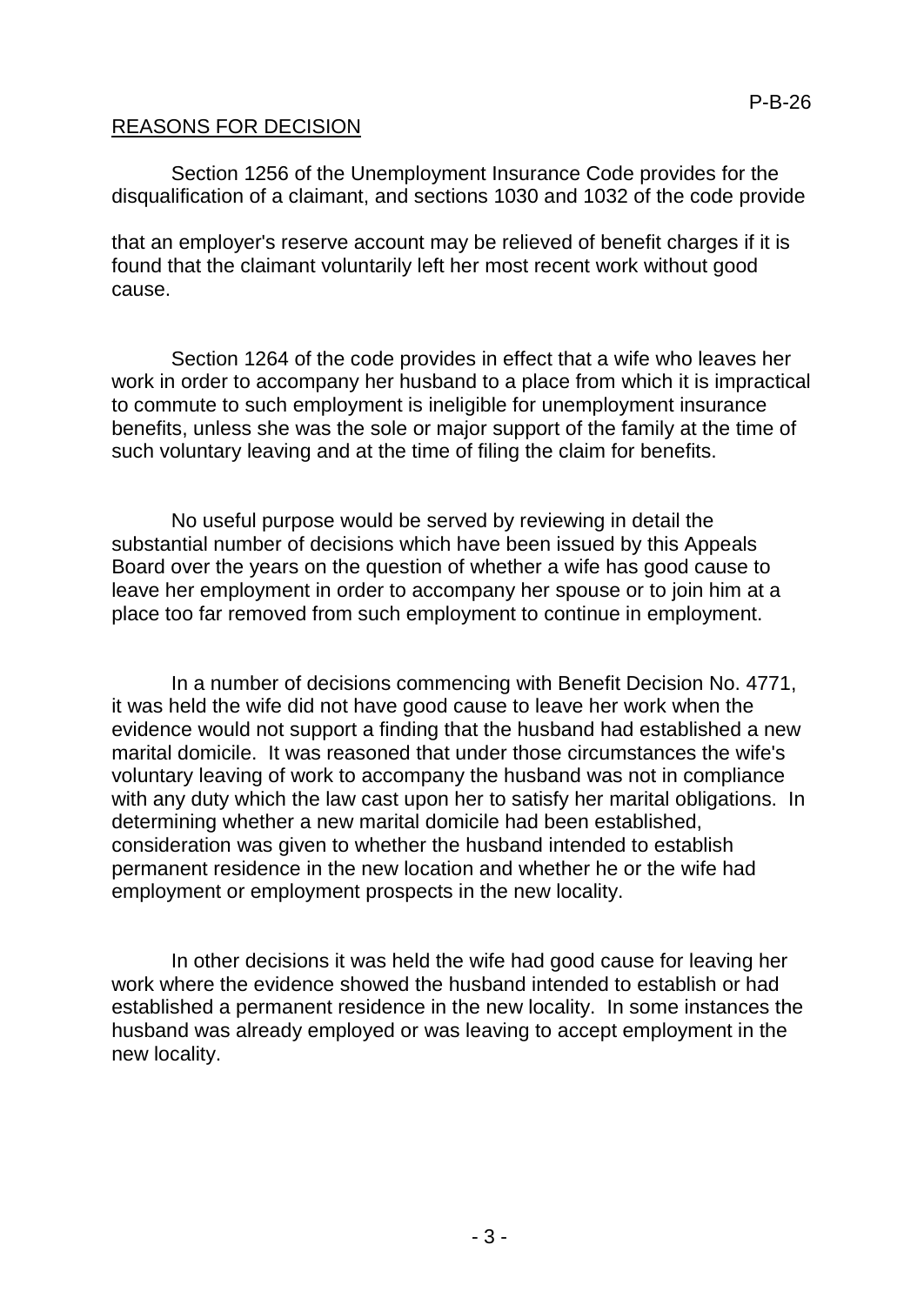P-B-26

In any case before us involving the leaving of work by a wife to join or accompany her husband at a distant location, we should give recognition to the well established public policy in favor of the maintenance of the marital relationship and against any hindrance thereto. We must recognize that under California statutory law the husband is the head of the family and he may choose any reasonable place or mode of living and the wife must conform thereto (Civil Code, section 156). The husband may choose any reasonable place or mode of living, and if the wife does not conform thereto, it is desertion (Civil Code, section 103).

While it thus appears there may be good cause for a wife to leave her work because of the legal obligation imposed upon her, she could nevertheless be ineligible for benefits under section 1264 of the code, for this section does not contain a good cause provision. The only escape from the disqualifying provisions of this section is upon a showing that the wife was the major support of the family both at the time of leaving work and at the time of filing of a claim for benefits.

Anomalous as it may seen, a wife may have good cause for leaving her work within the meaning of section 1256 of the code because of the obligations imposed upon her by law but nevertheless be ineligible for benefits under section 1264 of the code because there is no good cause provision in this section. Apparently, then, the legislature felt the denial of unemployment insurance benefits in such situations did not constitute any hindrance to the maintenance of the marital relationship and was not in violation of public policy.

Regardless of the applicability of section 1264 of the code to these situations, it is apparent we must give recognition to the good cause provision in section 1256 of the code. If we find from the facts that the wife's leaving of work was in compliance with her legal duty to reside with her husband, then there is good cause. But, the evidence must show that it was the husband who selected the new marital domicile and that the wife's leaving was in compliance with his wishes or demands.

In determining whether the husband has established or intends to establish a new marital domicile, consideration should be given to the reason why the husband has chosen to move. If it is because he has obtained employment in the new location which is other than transitory, this will be a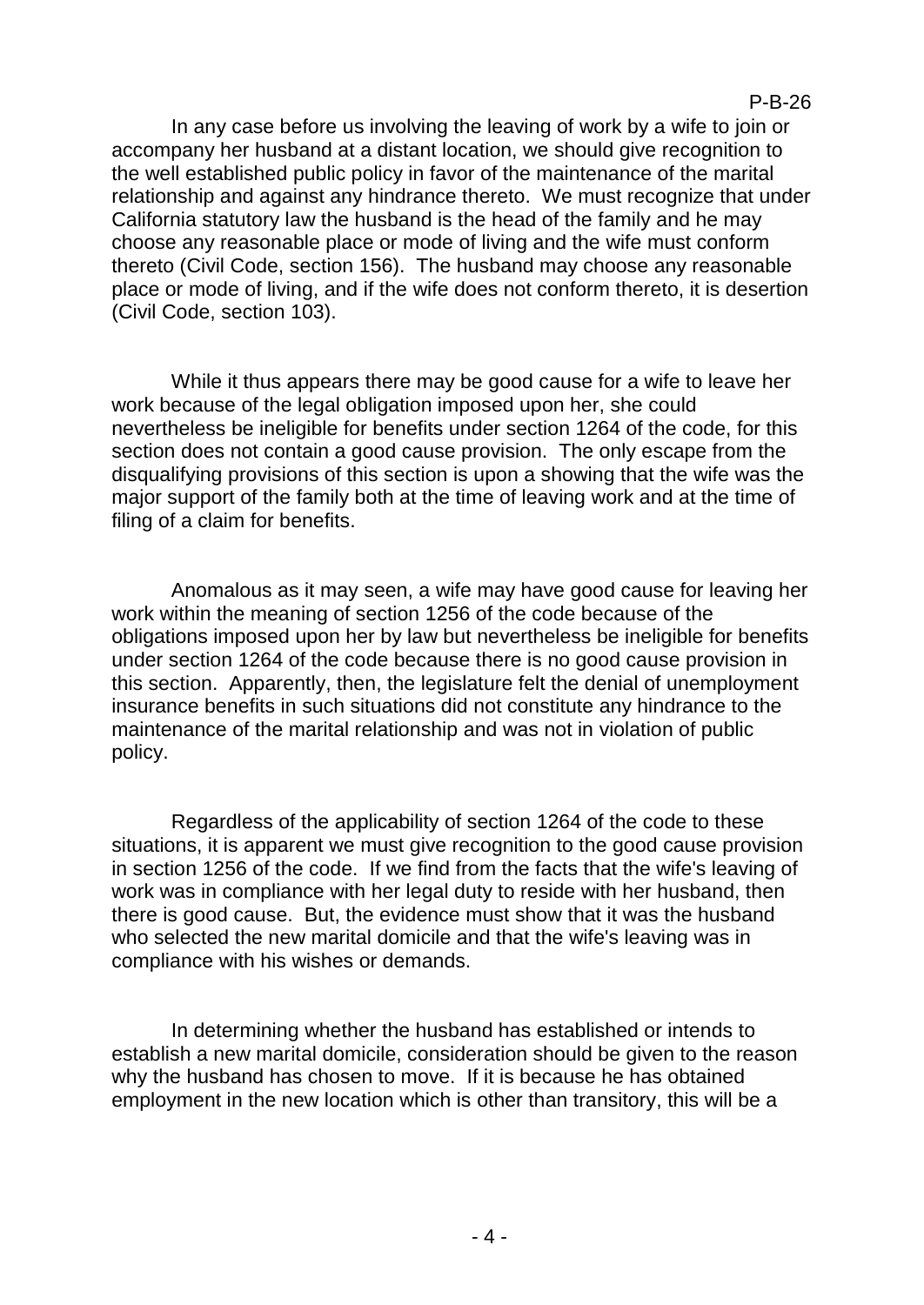## P-B-26

significant factor in determining his intent. It may be that the condition of his health makes it advisable he move to another climate. It may be the condition of the labor market in which he resides is such as to make his employment prospects negligible as compared to prospects in the new location.

However, it is to be remembered that we are not trying to determine whether the husband has statutory good cause for establishing the domicile elsewhere. We are merely considering these factors in order to determine his intent, since it is intent, which may be demonstrated by certain overt acts, which establishes domicile.

Examining the instant case in the light of the foregoing, we find that the claimant had been married only a few days prior to her leaving of work. It is evident that even prior to the marriage the couple planned to move to Turlock. The claimant had advanced money to pay for the rental of a residence in Turlock and had made arrangements to withdraw from the employer's savings plan. Were it not for the claimant's financial support, the move could not have been made. While there is some evidence that the husband was concerned about the effect the smog was having on his health, a preponderance of the evidence supports the conclusion that the claimant wanted to move and that she made the decision to move. Thus her leaving of work was not in compliance with any legal duty cast upon her; rather it appears she left her work merely because of her personal preference to live in Turlock. This is not a compelling reason for leaving work. Accordingly, the claimant is disqualified for benefits under section 1256 of the code as provided by section 1260(a) of the code. The employer's reserve account is entitled to relief from charges under section 1032 of the code.

Having ruled that the claimant is disqualified for benefits under section 1256 of the code, it is not necessary to consider whether the ineligibility provisions of section 1264 may be applicable.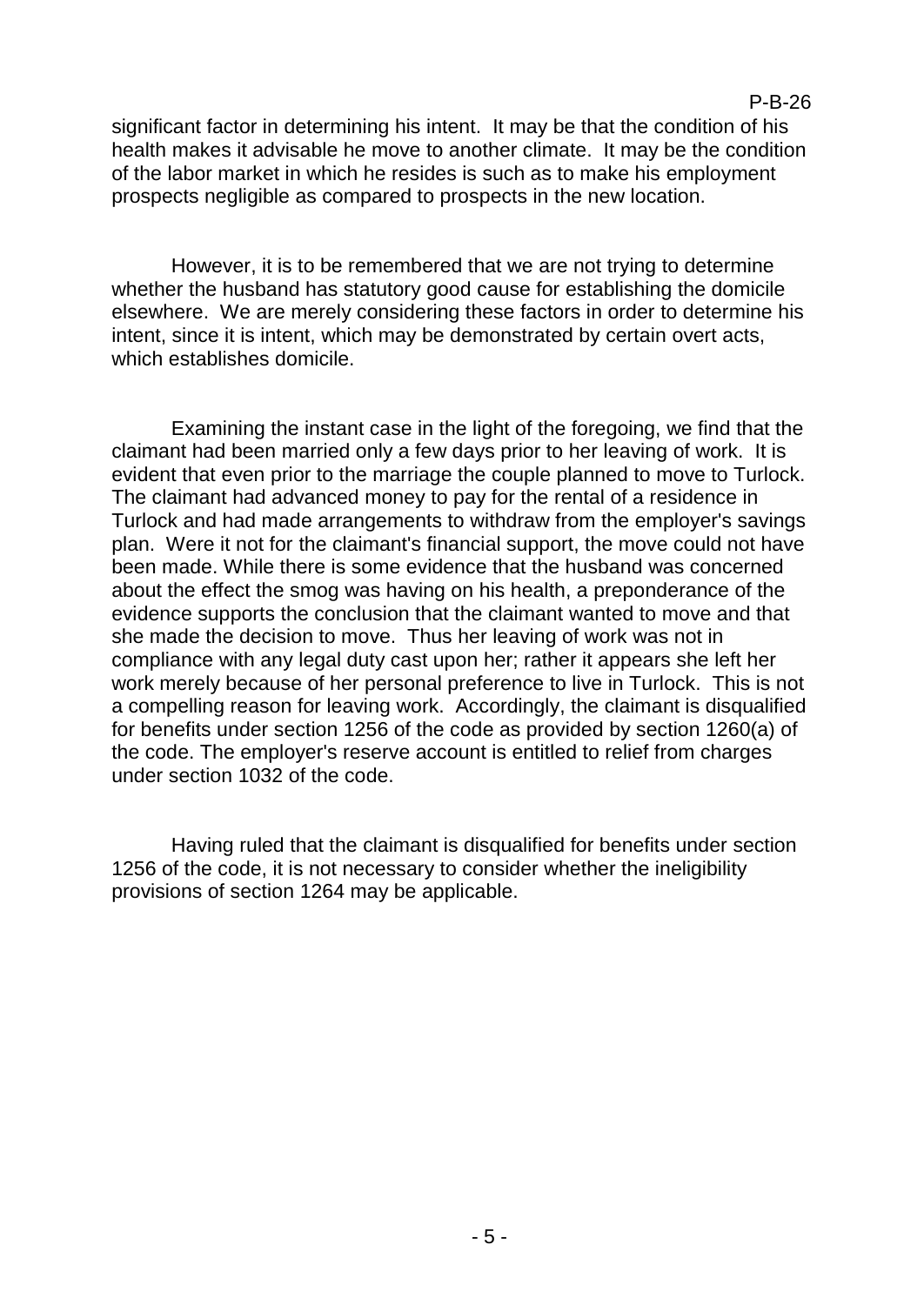## DECISION

The decision of the referee is affirmed. The claimant is disqualified for benefits under section 1256 of the code and the employer's reserve account is relieved of charges under section 1032 of the code. Benefits are denied.

Sacramento, California, November 7, 1968.

# CALIFORNIA UNEMPLOYMENT INSURANCE APPEALS BOARD

ROBERT W. SIGG, Chairman

LOWELL NELSON - Dissenting (Written Opinion Attached)

CLAUDE MINARD

JOHN B. WEISS - Concurring (Written Opinion Attached)

DON BLEWETT - Dissenting (Written Opinion Attached)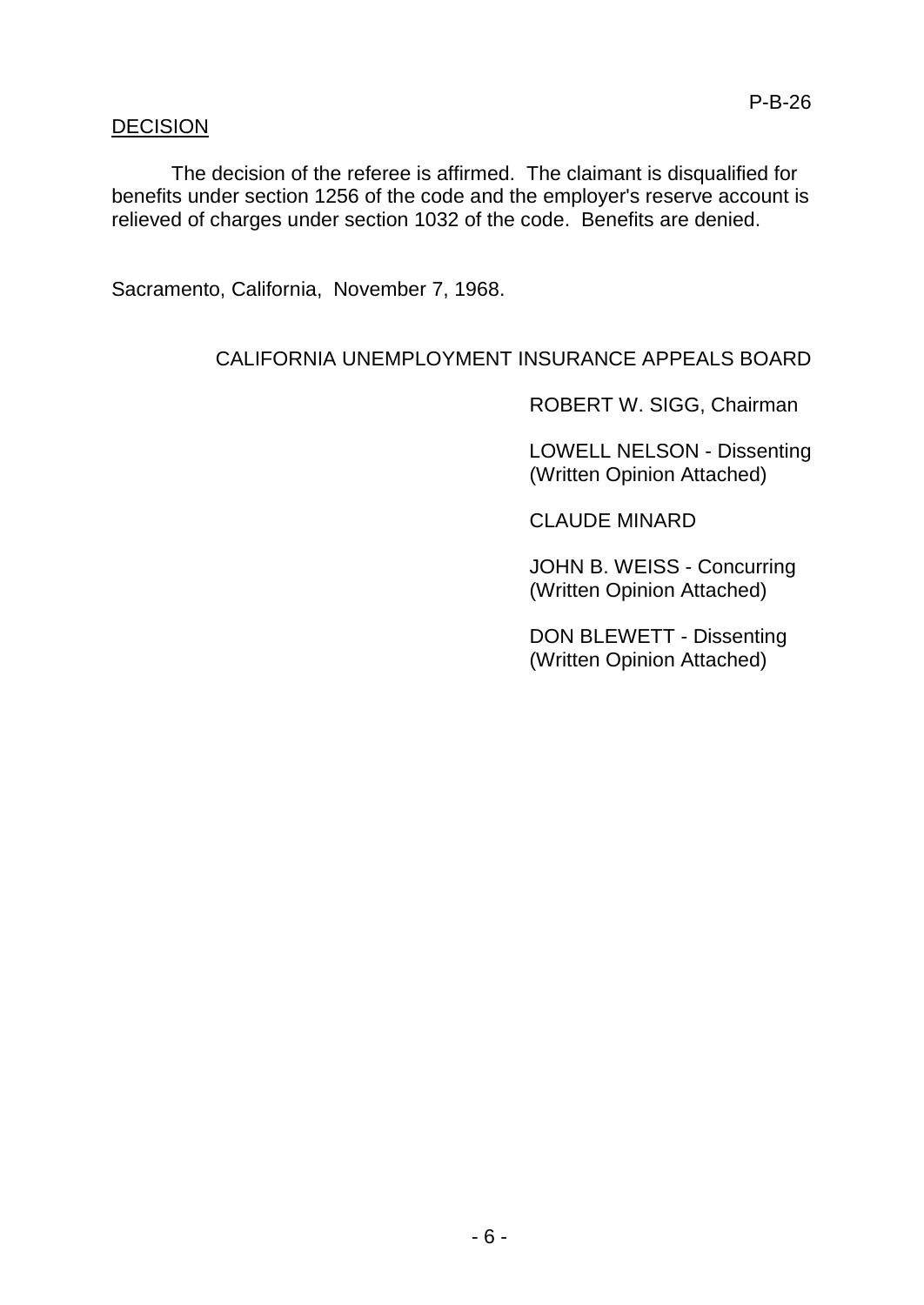## CONCURRING OPINION

#### I concur:

I concur with the reasoning and the result reached by my associates and join with them on the majority on the facts in this case. However, I would be of the further opinion that this Board should not limit itself in this class of cases by placing such importance upon the role of "domicile", as is implied in the decision as written. I do not believe it desirable or legally necessary to imply such a limited scope of examination to the circumstances in this class of cases. The same result would properly be reached through application of the plain language of the public policy statement of section 100 of the California Unemployment Insurance Code.

Section 100 states clearly and unequivocally that the Fund is for the purpose of "providing benefits for persons unemployed through no fault of their own . . .' (emphasis added).

In its application to this class of cases in first meeting the section 1256 test, "fault" necessarily implies a volitional test. Thus, where a wifeclaimant has more than merely participated in the family decision to move (that is: where she has herself motivated it, or actively promoted it to the extent it becomes a joint determination reached by equals in the decision process, and where the spouse husband has no compelling reason himself to move), the wife-claimant having attained her objective of moving then cannot be heard to argue that she was legally compelled to make the move because under the California Civil Code the husband may choose the domicile and the wife must conform thereto (Civil Code, section 156) or be considered as deserting him (Civil Code, section 103).

Under the facts of this case for the Board to have entertained this strained "domicile" argument as providing the compelling force of circumstances needed to establish "good cause" under section 1256 would have been to evade the clear meaning of the words "through no fault of their own . . ." in section 100 of the code. I just do not believe that it was the intent of the Legislature to provide benefits when a wife-claimant quits a job to move elsewhere in the absence of a compelling reason for either her, her spouse or the family unit to move. To provide benefits would be to hold that the Legislature intended the Fund to provide relocation benefits where the claimant wife or her spouse moved merely because of a preference to reside elsewhere.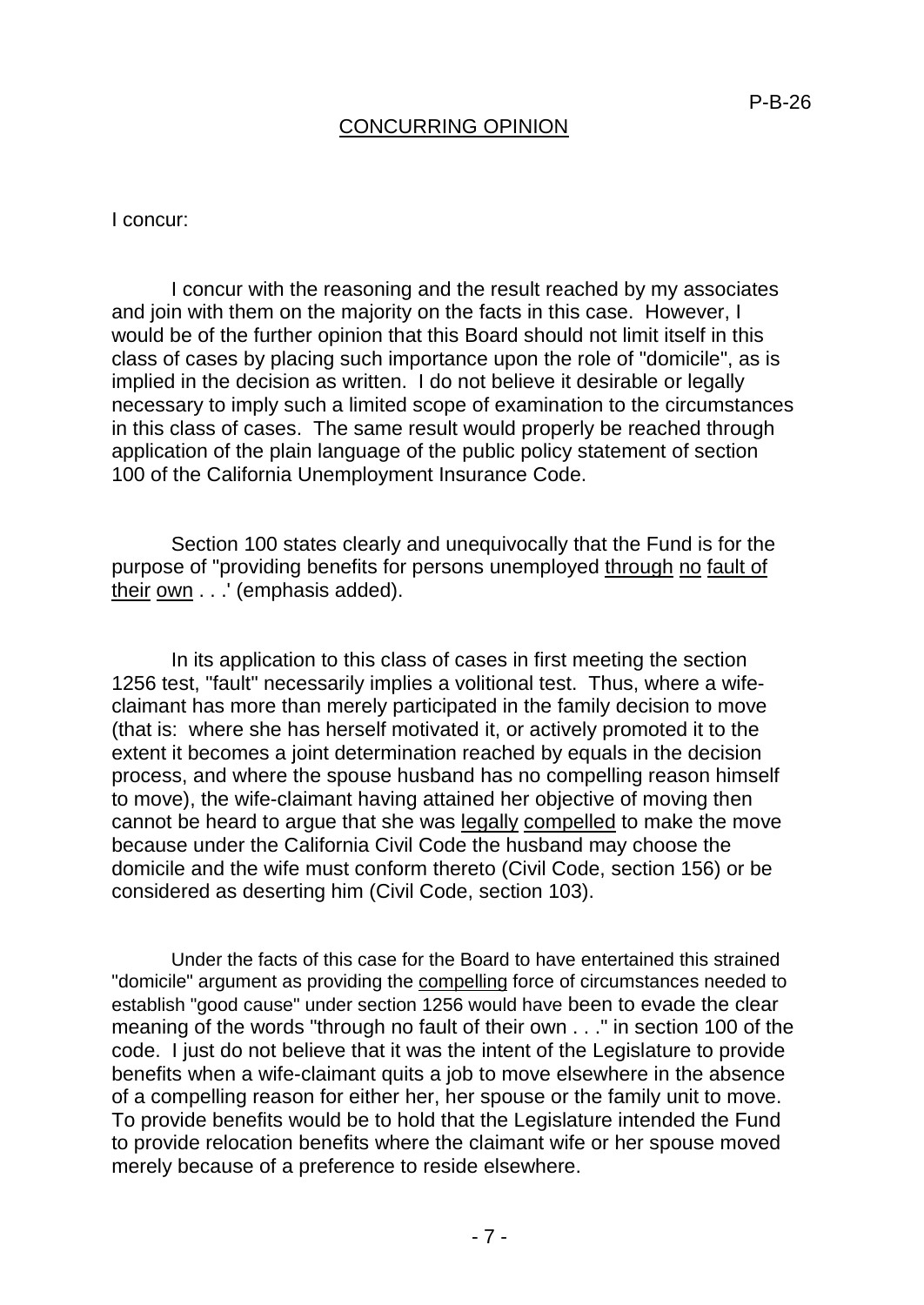We must be aware of public policy statements from other California Codes in reaching our decisions but it does not appear to me that we have a blind obligation to engraft them into the Unemployment Insurance Code when to do so would result in evading the clear language in the public policy statement of the code we are charged to administer.

Therefore I consider "domicile" as but one factor to be considered and look to the actual compulsions at work in this class of cases. Here I agree that the claimant is disqualified under section 1256 of the code, and relieve the employer's reserve account of charges under section 1032 of the code.

JOHN B. WEISS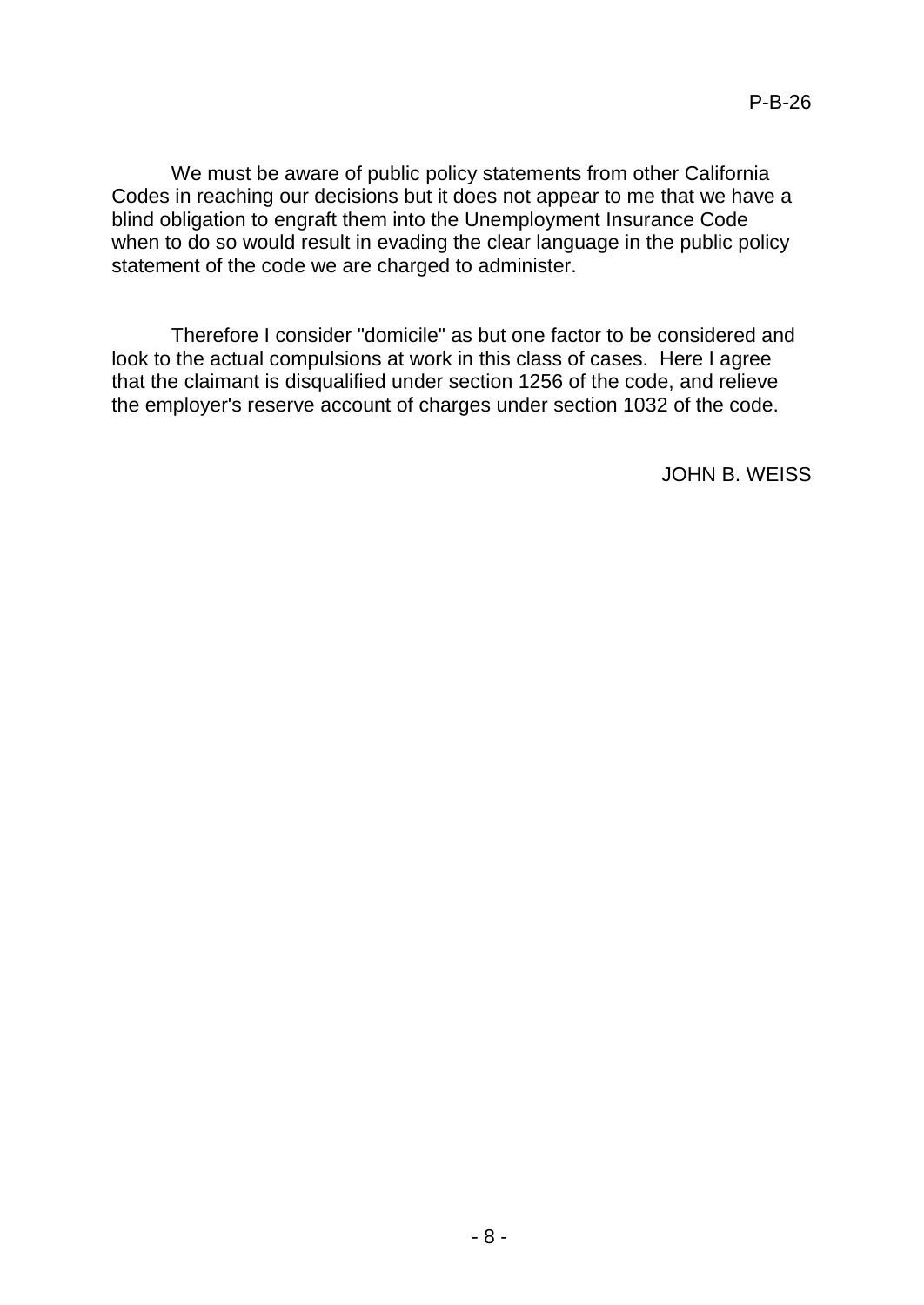# DISSENTING OPINION

In this case the majority has concluded that the preponderance of the evidence shows the claimant wanted to move to Turlock and that she made the decision to move. From this conclusion the majority reasons that the claimant's leaving of work was not in compliance with any legal duty cast upon her, and that such leaving was because of a personal preference which was not compelling.

We cannot agree that a preponderance of the evidence supports a finding that the claimant made the decision to move to Turlock.

Referee Exhibit No. A-4, dated December 21, 1967, is a record of a departmental interview with the claimant, at which time she stated her husband made the decision to move to Turlock because he wanted to move from the Los Angeles area and the smog.

The transcript of the testimony given on February 1, 1968 shows the claimant's response to a question asked by the referee:

"A If he [husband] doesn't--if it [sic] doesn't pick up on a job right away he wants to leave because the smog is bad on him."

In response to a further question by the referee the claimant replied:

"A The reason why I left is because he was laid off and the smog was so unhealthy down there he wanted to go to a better climate and so he came up here and he knew it was nice weather up here because my father has bronchitis and I've got bronchitis the same as my father so he figured it would be good for both of us."

Again, in response to the referee's question as to when did the claimant's husband decide to move to Turlock, the claimant replied:

- "A When he found out he was going to be laid off.
- "Q And that would be about what date?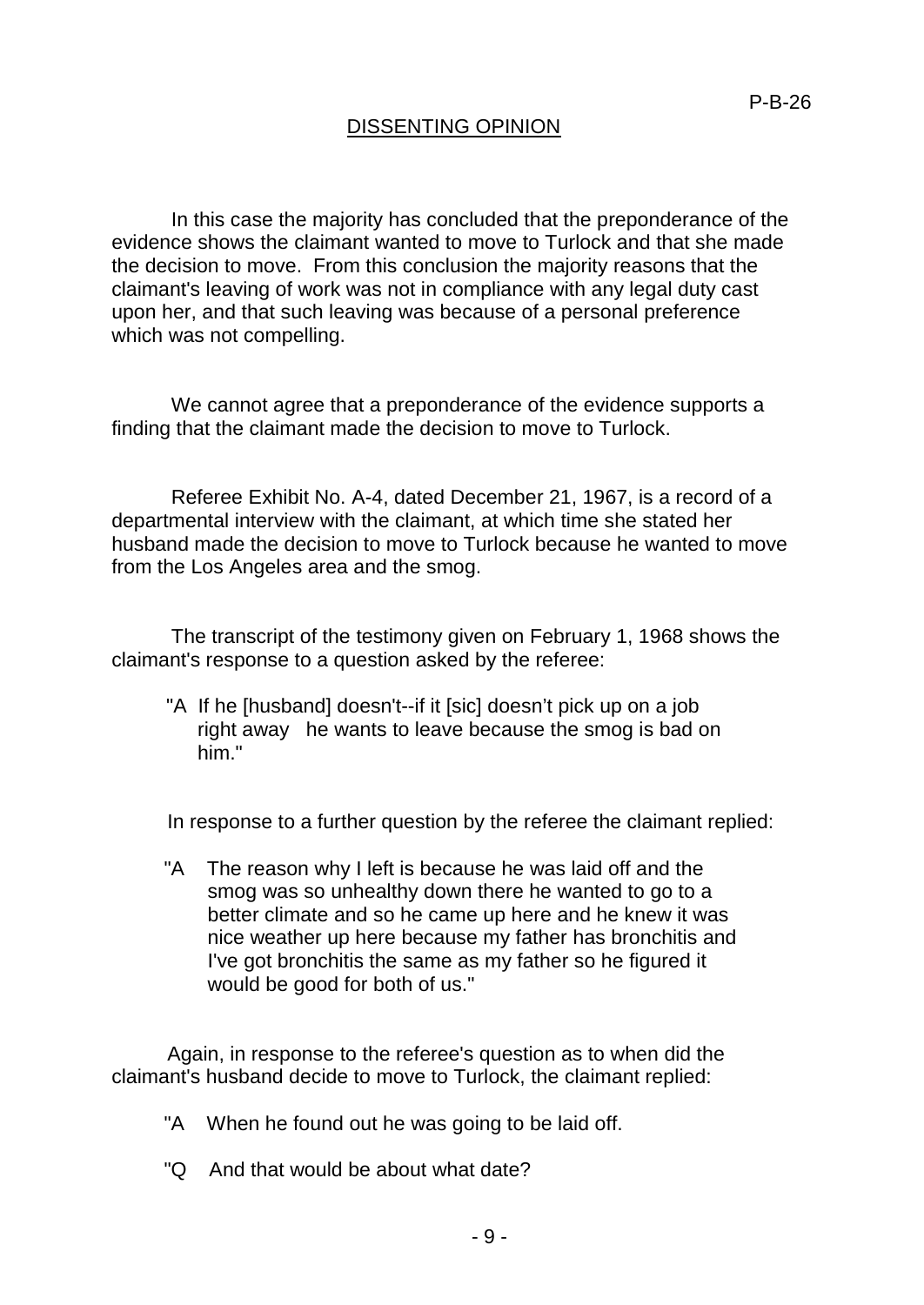- "A Around 11-10, or November 10 or the 12th. He knew he was going to be laid off because all the others were already laid off.
- "Q And next is the question why. I believe you've already answered that, but just for the record, would you do it again, please?
- "A For his health, to get out of the smog."

Based upon this testimony, we are unable to conclude, as did the majority, that the preponderance of the evidence supports a finding that the claimant made the decision to move. All of the evidence is to the contrary. It was the claimant's husband who made the decision to move and he did so on the basis of concern for his health and the health of his wife. While the evidence does not show that he or his wife had been medically advised to move, the issue of whether he had good cause for so doing within the meaning of section 1256 of the code is not before us since he is not a claimant in this proceeding.

We would conclude the claimant has not established good cause for leaving her work on the basis of her health. But, this is not the real issue before us, nor has the claimant contended that she left her work for this reason. The issue is whether she had good cause for leaving her work because her husband had decided to move to a place too far removed from such employment to continue in employment.

The majority states that there is good cause for a wife to leave her work if she does so in compliance with her legal duty to reside with her husband. We, of course, agree with this. The majority then states the evidence must show that it was the husband who selected the new marital domicile and that the wife's leaving was in compliance with his wishes or demands. We also agree. With this to the extent that under such findings it can be said that the wife is acting in compliance with the legal duty cast upon her. However, we believe there may be circumstances short of any legal duty which may furnish a wife with compelling reasons for leaving work to accompany her husband. We need not consider such circumstances in this case for we find the necessary elements of legal duty. The facts show the claimant's husband made the decision to move and he selected the community where he intended they should live. Prior to moving, a place to live in Turlock had been obtained and the rent paid. The fact that the wife paid the rent is immaterial. As far as the record discloses, the husband intended to reside in Turlock permanently and had no intention of returning to the Los Angeles area. These facts show